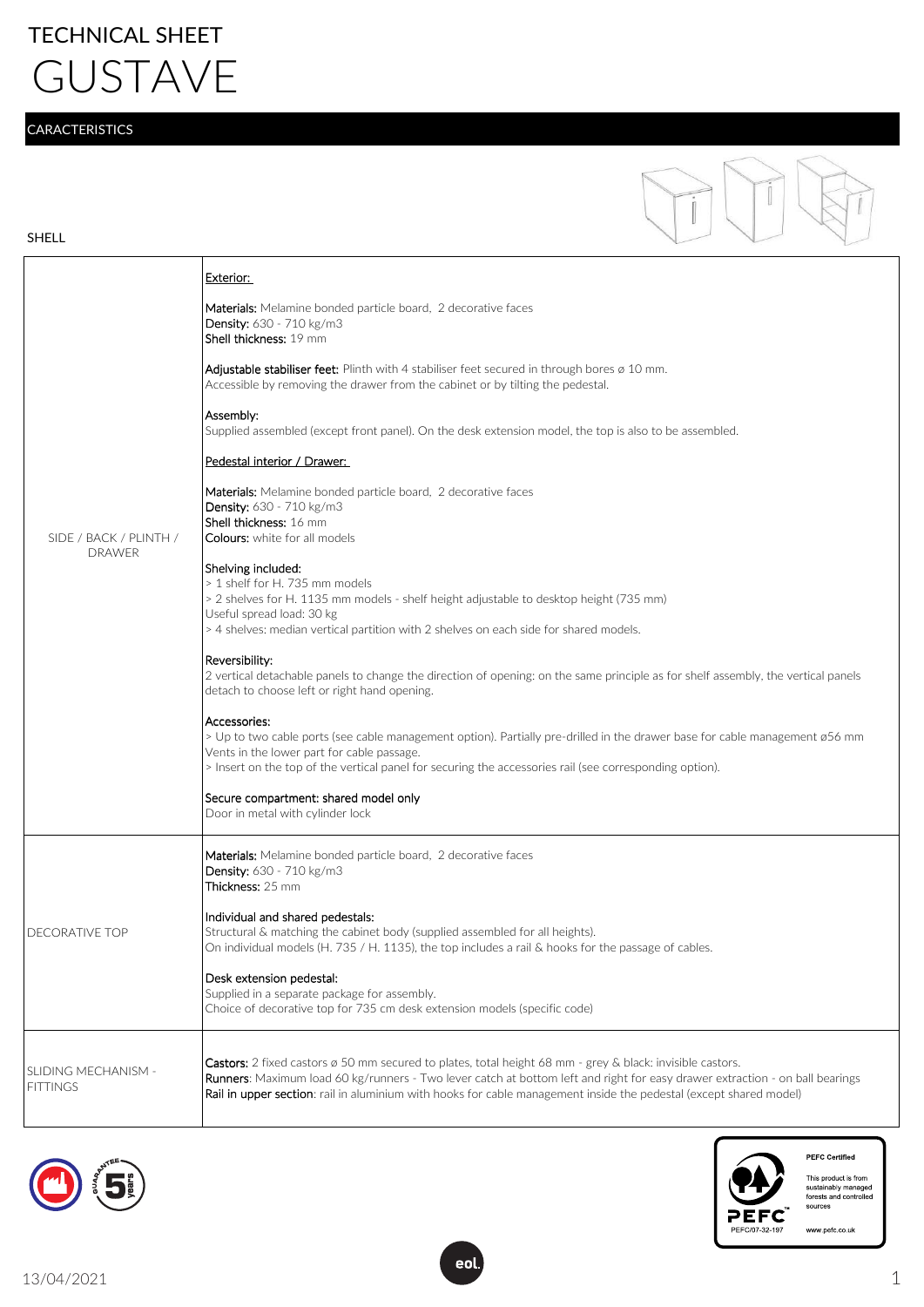## OPENING MECHANISM

F

|                    | <b>Materials:</b> Bonded particle board with counterbalanced melamine overlay<br><b>Density:</b> 630 - 710 kg/m3<br>Thickness: 19 mm                                                             |
|--------------------|--------------------------------------------------------------------------------------------------------------------------------------------------------------------------------------------------|
|                    | <b>Finish:</b> As desired, irrespective of body.                                                                                                                                                 |
| <b>FRONT PANEL</b> | Handle:<br>Handle in aluminium with anodised silver finish - spacing 256 mm                                                                                                                      |
|                    | Assembly:<br>The handle is attached to the front panel before it is secured to the front wall of the pedestal.<br>Attached to the front panel with the help of a metal peg, fixed with 6 screws. |
|                    | Lock:<br>Single-point locking - optional master key                                                                                                                                              |

## INTERNAL FITTINGS

| SHELVES (included)                                                                                                                                                                                                                                                                                                                                                                                                                                                               | <b>Materials:</b> Bonded particle board panels with counterbalanced melamine overlay<br>Density: 630 - 710 kg/m3<br>Thickness: 16 mm<br>Load per shelf: maximum 30 kg<br>Adjustment: adjustment range 32 mm; 3 positions<br>*the shared model has 4 shelves: 2 shelves on each side                                                                                                                                                                                                                                                      |  |
|----------------------------------------------------------------------------------------------------------------------------------------------------------------------------------------------------------------------------------------------------------------------------------------------------------------------------------------------------------------------------------------------------------------------------------------------------------------------------------|------------------------------------------------------------------------------------------------------------------------------------------------------------------------------------------------------------------------------------------------------------------------------------------------------------------------------------------------------------------------------------------------------------------------------------------------------------------------------------------------------------------------------------------|--|
| Power and cable management kit:<br>> 2 power outlets, cut-out Ø 56 mm to take 2 socket outlets Ø 68 mm<br>> 1 PC high current 250V (adapted per country) / 1 socket with 2 5V USB charging ports<br>Power and cable management (op<br>Each of the 2 outlets is connected to one shared 1 distribution block (1 input - 2 outputs), fed by 1 cable length 3m<br>> 2 finishing panels included: plastic in black or white<br>> Secures to the inner wall at the back (predrilled). |                                                                                                                                                                                                                                                                                                                                                                                                                                                                                                                                          |  |
| Accessories on rail:<br>(optional)                                                                                                                                                                                                                                                                                                                                                                                                                                               | Rail:<br>> Sheet steel 6 mm thick, H. 50 mm, drilled to take the screw-on knobs at the extremities, screwed into the panel.<br>> Rail with centre groove for insertion of accessories<br>> Finish: lacquered epoxy (see metals shade card)<br>Accessories:<br>> Sheet steel 1 mm thick, drilled at the top for insertion of ABS track gliders and to suspend the accessories from the rail<br>> Each accessory is supplied with 4 ABS track gliders (2 White and 2 Anthracite grey)<br>> Finish: lacquered epoxy (see metals shade card) |  |
| Fillet - 2 pedestals back-to-back<br>(optional)                                                                                                                                                                                                                                                                                                                                                                                                                                  | Materials: Sheet steel 8/10th mm - epoxy paint<br>Dimensions:<br>> Model H. 735 mm - height 678 mm and width 107 mm<br>> Model H. 1135 mm - height 1078 mm and width 107 mm<br>Adjustment range: The adjustment interval is 50 mm or 65 mm<br>Description: Used to place two tower pedestals in a juxtaposed configuration (back to back) by filling the gap between the two<br>pedestals, to accompany a twin bench.                                                                                                                    |  |
| SF accessories<br>(optional)                                                                                                                                                                                                                                                                                                                                                                                                                                                     | Support for suspended files in sheet metal, colour: White.<br>Fixed vertically using wood screws under the shelf base                                                                                                                                                                                                                                                                                                                                                                                                                    |  |